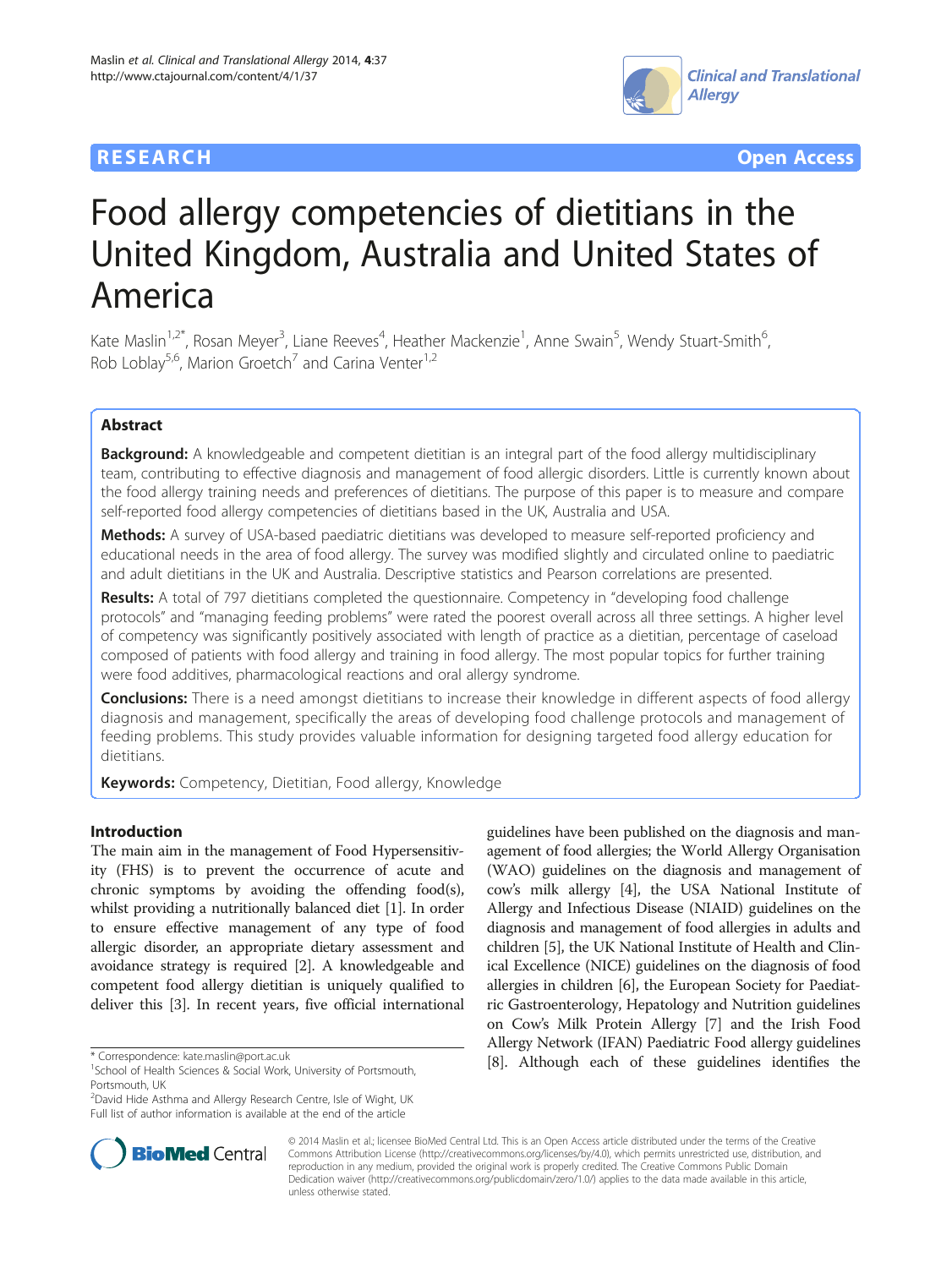importance of a nutrition consultation, only the UK NICE, ESGPHAN and IFAN guidelines recognise that dietitians play a key role in both the diagnosis and management of food allergies.

In practice, the role of the dietitian working in the area of food allergy involves a range of responsibilities, consisting of, but not limited to [[9\]](#page-6-0); taking an allergyfocused diet history and interpretation of skin prick tests, advising on formula choice and complementary feeding including nutrient supplements, allergen avoidance advice including practical advice on substitutes and recipes and monitoring nutritional status. Crucially, the dietitian has a lead role in the planning and design of food challenges for both diagnosis and determination of tolerance. A double blind placebo controlled food challenge remains the gold standard for diagnosis of food allergy [[10\]](#page-6-0). Although in clinical practice, food challenges are typically not double blinded, expertise is required to calculate and translate appropriate doses to acceptable portion sizes. However, a previous survey of dietitians in the USA [\[11\]](#page-6-0) indicated that despite good knowledge levels in some aspects of food allergy, a significant number of dietitians had no proficiency in developing food challenge protocols. This paper will compare self-reported food allergy competencies of dietitians based in the UK, Australia and USA, by combining previously published data from US –based paediatric dietitians [[11\]](#page-6-0) with new data which surveyed both adult and paediatric dietitians based in Australia and the UK.

## Methods

The original survey of USA-based paediatric dietitians undertaken by Groetch et al. [\[11](#page-6-0)] was developed by a group of expert health professionals from the Consortium of Food Allergy Research (CoFAR), to measure self-reported proficiency and educational needs and preferences of paediatric dietitians. It was piloted, then distributed online to the Paediatric Nutrition Practice Group of the Academy of Nutrition & Dietetics. Respondents were asked to rate their knowledge and competency on a four point scale (high, moderate, low and not at all proficient). Permission to use this data as a published resource, in combination with newly collected data, was granted.

For both the UK and Australia, the questionnaire was modified to address local conditions. A five-point scale was used (high, moderate, low, not at all proficient and N/A in my practice). The questionnaire used in the UK is shown in Additional file [1](#page-5-0): Table S1. The questionnaire used in Australia differed slightly as it had separate questions about Food Allergy (FA) and Food Intolerance (FI), where the term 'food allergy' was solely used for describing IgE mediated food allergy.

#### Sample

The distribution of the survey differed between countries. In the UK, a weblink was posted on the British Dietetic Association's (BDA) website, which has approximately 7000 members. The questionnaire was also published once in the BDA magazine and emailed once to dietitians who are members of specialist groups.

In Australia the questionnaire was circulated once via a weekly newsletter to all Dietetic Association of Australia (DAA) members, which has approximately 5000 members. A reminder email was sent three weeks later to the Food Allergy and Intolerance, Gastroenterology and Paediatric and Maternal Health Interest groups.

In the UK, the University of Portsmouth ethics committee was consulted, who advised that specific ethical permission was not required to undertake an online survey. In Australia, ethical approval was obtained from the Research Development Office of the Royal Prince Alfred Hospital, New South Wales.

Descriptive statistics are presented. Percentage responses are calculated per question based on the number of respondents answering the question. All statistical analyses were conducted using SPSS version 20.0 (SPSS, Inc., Chicago, ILL, 2012). One-tailed Pearson correlations were calculated to determine if any factors were associated with higher levels of competency.

## Results

## Participant characteristics

A total of 797 dietitians completed the questionnaire. Demographic characteristics of all participants are shown in Table [1](#page-2-0).

A considerable number of participants worked in an outpatient setting (39%, 42% and 46% of UK, Australia and USA-based dietitians respectively). The majority of dietitians based in UK (58.3%) and Australia (77%) learnt about FA during their basic dietetic training. However in the USA, the majority of respondents (51.7%) learnt about allergy after qualifying as a dietitian.

The results of the UK and Australia questionnaires are compared with the results previously published by Groetch *et al.*, [[11\]](#page-6-0) in Table [2](#page-2-0).

## Food Allergy topics with high level of competency

Topics that were rated as "high" levels of competency are displayed in Figure [1.](#page-3-0) The USA-based dietitians had the greatest proportion of respondents rating themselves as highly competent for 6 areas (understanding definitions of FA and FI, recognising signs and symptoms, educating patients on avoidance, managing multiple food allergies and managing feeding problems). UK-based dietitians had the greatest proportion of respondents rating themselves highly in 2 areas (understanding diagnosis of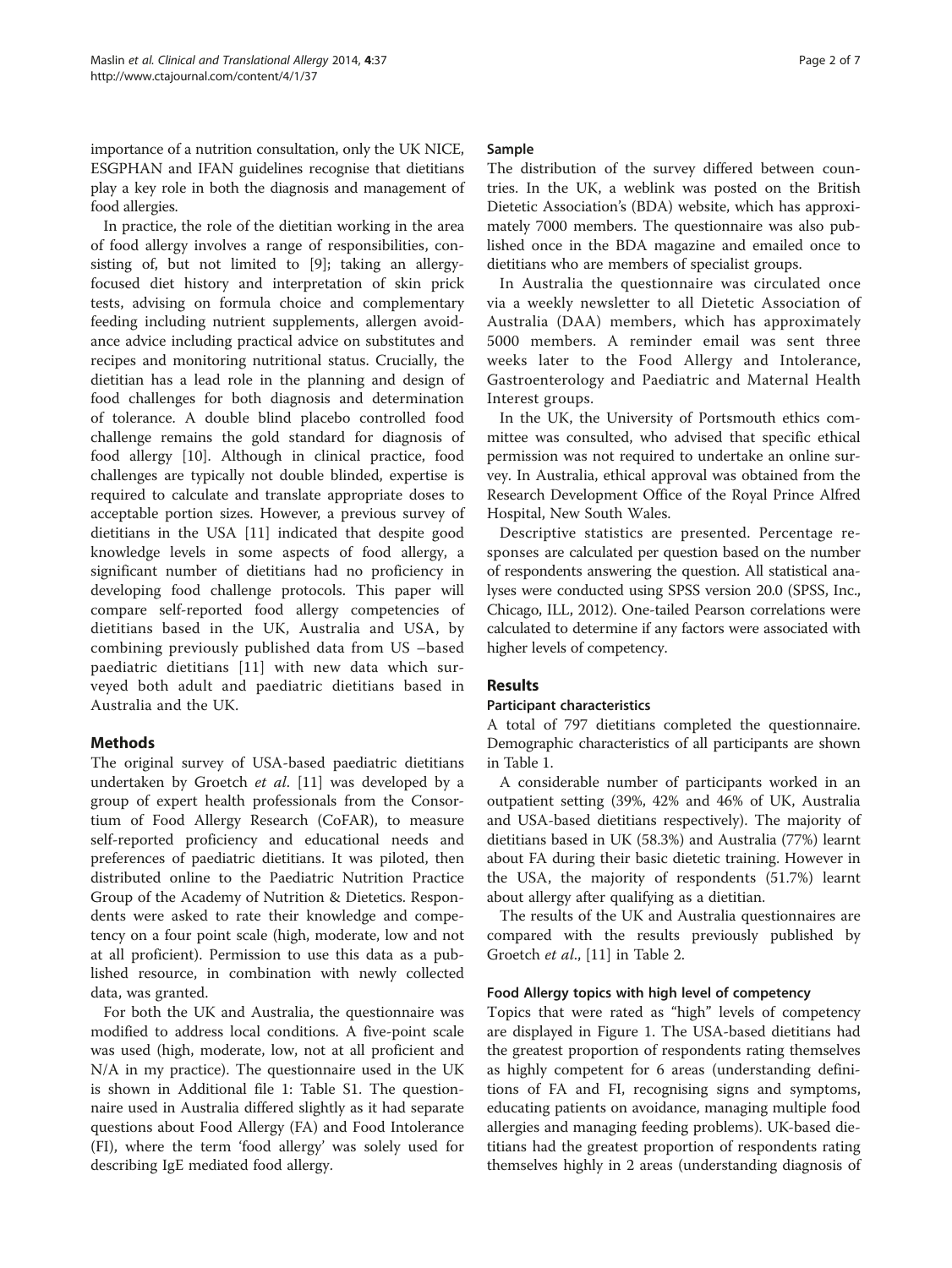| Characteristic                               | Options                  | <b>UK</b>   | Australia   | <b>USA</b>       |  |
|----------------------------------------------|--------------------------|-------------|-------------|------------------|--|
|                                              |                          | $(n = 336)$ | $(n = 150)$ | $(n = 311)$ [11] |  |
|                                              |                          | $\%$        | $\%$        | $\%$             |  |
| Years in practice                            | 0-5 years                | 31.7        | 42.0        | 20.6             |  |
|                                              | 6-10 years               | 21.7        | 18.7        | 14.8             |  |
|                                              | 11-15 years              | 15.5        | 12.0        | 15.1             |  |
|                                              | $>15$ years              | 31.8        | 27.3        | 49.5             |  |
| Practice settings                            | Hospital (outpatient)    | 39.0        | 42.0        | 46.0             |  |
|                                              | Hospital (inpatient)*    | $NA*$       | 40.0        | 37.6             |  |
|                                              | Private practice         | 2.7         | 32.0        | 13.2             |  |
|                                              | Community                | 36.0        | 34.0        |                  |  |
|                                              | Industry                 | 0.0         | 2.0         |                  |  |
|                                              | Food Service             | 0.0         | 4.6         |                  |  |
|                                              | Academic                 | 0.3         | 2.6         |                  |  |
|                                              | Research                 | 0.9         | 5.3         |                  |  |
|                                              | Other                    | 21.1        | 4.6         | 28.3             |  |
| Caseload composed of food allergy patients** | < 10%                    | $31.0***$   | 66.0        | 57.6             |  |
|                                              | >10%                     | 69.0**      | 34.0        | 42.4             |  |
| Allergy training                             | During dietetic training | 58.3        | 77.0        | 31.0             |  |
|                                              | Post registration course | 17.0        | 28.0        | 51.9             |  |
|                                              | Postgraduate course      | 5.1         | 3.0         | $NA***$          |  |
| CPD resources currently used****             | Academic journals        | ٠           | 89.0        | 85.1             |  |
|                                              | Academic websites        |             | 52.7        | 59.3             |  |
|                                              | Dietetic/advocacy groups |             | 70.1        | 72.0             |  |
|                                              | Conferences              |             | 70.0        | 56.0             |  |

#### <span id="page-2-0"></span>Table 1 Demographic characteristics of all participants

NA = Not Applicable.

\*UK questionnaire did not specify inpatient or outpatient.

\*\*The UK respondents were not directly asked the proportion of their caseload comprised of FA patients. These figures relate to respondents who answered "not at all" or "slightly relevant" to the question "How relevant/applicable to your practice were the questions in this survey?".

\*\*\*USA questionnaire did not list "postgraduate course" as an option.

\*\*\*\*UK questionnaire did not ask what CPD resources currently used.

## Table 2 Comparison of food allergy knowledge and competencies of dietitians based in the UK, Australia and USA

|                                       | High |            | Moderate  |     | Low        |           | Not at all |                |    |     |                |                |
|---------------------------------------|------|------------|-----------|-----|------------|-----------|------------|----------------|----|-----|----------------|----------------|
|                                       | Aus  | <b>USA</b> | <b>UK</b> | Aus | <b>USA</b> | <b>UK</b> | Aus        | <b>USA</b>     | UK | Aus | <b>USA</b>     | UK             |
| Understand FA                         | 25   | 57         | 23        | 45  | 41         | 53        | 18         | 2              | 17 | 8   | 0              | 5              |
| Understand FI                         | 43   | 59         | 22        | 45  | 39         | 54        | 10         | $\overline{2}$ | 18 |     | 0              | $\overline{4}$ |
| Understand diagnosis of FA/FI         | 18   | 19         | 23        | 41  | 53         | 41        | 30         | 24             | 26 | 8   | $\overline{4}$ | 6              |
| Recognise signs and symptoms of FA/FI | 25   | 29         | 23        | 50  | 58         | 48        | 20         | 12             | 22 | 3   | 2              | $\overline{4}$ |
| Develop Food Challenge protocols      | 13   | 8          | 8         | 35  | 35         | 25        | 35         | 38             | 32 | 13  | 19             | 23             |
| Educate patients on avoidance         | 30   | 42         | 33        | 39  | 46         | 42        | 25         | 12             | 18 | 3   |                | $\overline{4}$ |
| Develop elimination diet              | 18   | 14         | 21        | 23  | 40         | 25        | 22         | 31             | 12 | 18  | 15             | 10             |
| Manage Multiple FA                    | 17   | 28         | 21        | 17  | 49         | 23        | 26         | 20             | 13 | 19  | 3              | 12             |
| Manage Feeding problems               | 13   | 17         | 9         | 19  | 39         | 25        | 26         | 33             | 19 | 23  | 10             | 13             |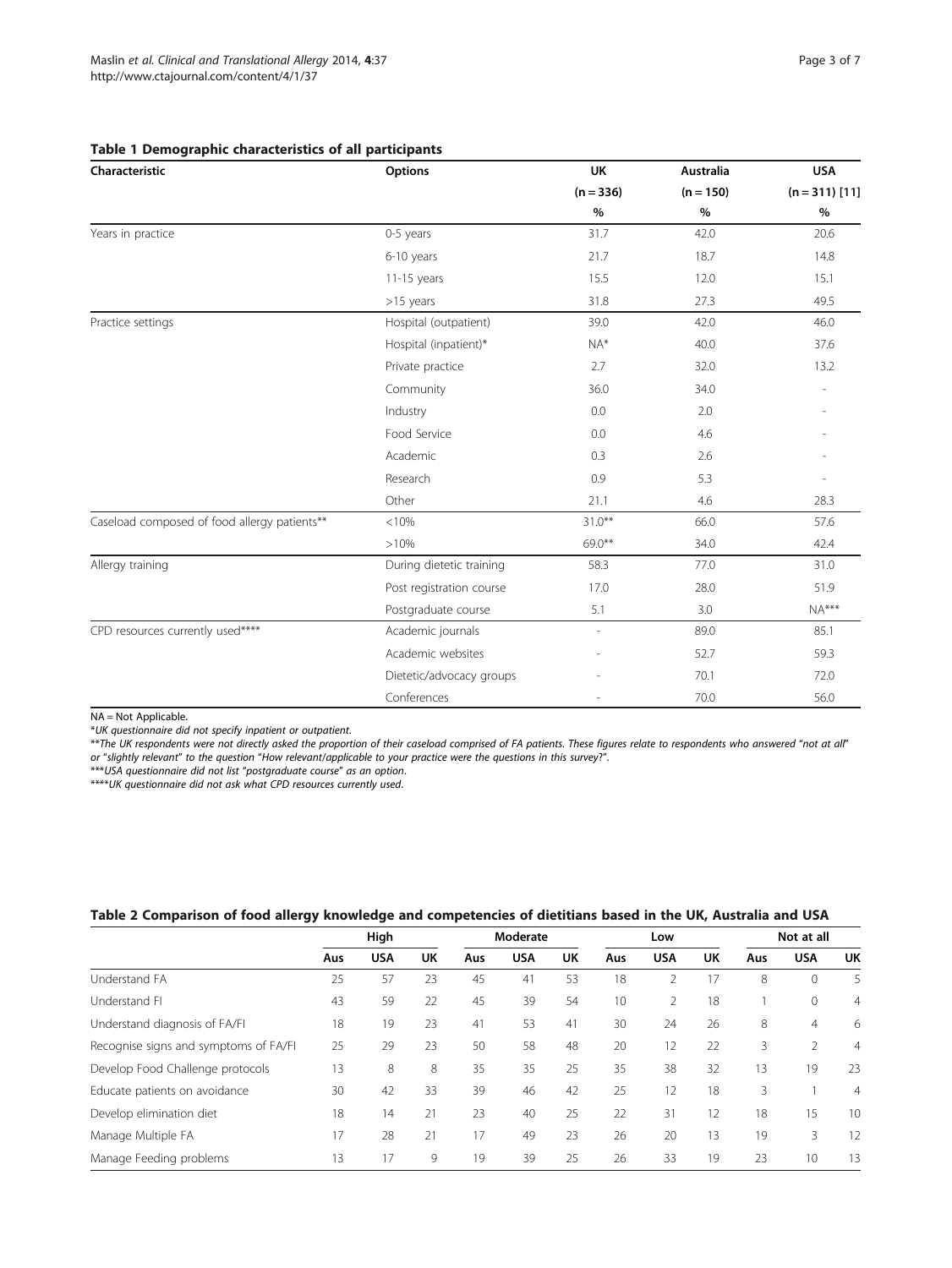<span id="page-3-0"></span>

FA & FI and developing an elimination diet). Australiabased dietitians had the greatest proportion of respondents rating themselves highly for one area (developing food challenge protocols), however this was only 13% of respondents.

## Food Allergy topics with low levels of competency

The competencies that were rated the poorest overall across all three countries were developing food challenge protocols and managing feeding problems, with 19% and 13% of all respondents respectively rating themselves as "not at all proficient".

However Pearson correlations calculated for the UK and Australia data indicate that higher competency in

the areas of food challenge and managing feeding problems were significantly positively associated with length of practice as a dietitian, percentage of caseload composed of food allergy patients and training in food allergy. The strongest correlation existed between higher competency in managing feeding problems and% of caseload composed of allergy patients ( $r = 0.50$ ,  $p < 0.01$ ) in UK and  $r = 0.517$ ,  $p < 0.01$  in Australia). There was no correlation between competency in these two areas and setting of workplace. Correlation coefficients are displayed in Table 3.

## Further training needed

Respondents in the UK and Australia were asked which specific FA topics they would like further training in. Results are shown in Table [4](#page-4-0). Of note, the most popular topics were: reactions to food additives (67% and 73% in the UK and Australia respectively), pharmacological reactions (66% and 70% in the UK and Australia respectively) and oral allergy syndrome (62% and 68% in the UK and Australia respectively).

#### Educational resources needed

When asked what resources they would be "very likely" or "likely" to use to improve their knowledge of FA; a handbook, basic course and web-based programme were the most popular choices. Results are displayed in Figure [2](#page-4-0).

## **Discussion**

This study set out to compare self-reported food allergy knowledge and competencies of dietitians in the UK, USA and Australia, by combining previously published data from USA –based paediatric dietitians [\[11](#page-6-0)] with new data from Australia and the UK. Overall we found

| Table 3 Correlation between competency in food challenge protocols and feeding problems and participant |  |
|---------------------------------------------------------------------------------------------------------|--|
| characteristics                                                                                         |  |
|                                                                                                         |  |

|                               | UK                       |                  | Australia<br>$(n = 150)$ |                         |  |  |
|-------------------------------|--------------------------|------------------|--------------------------|-------------------------|--|--|
|                               | $(n = 336)$              |                  |                          |                         |  |  |
|                               | Food challenge protocols | Feeding problems | Food challenge protocols | <b>Feeding problems</b> |  |  |
| Years of practice             | $r = 0.12$               | $r = 0.246$      | $r = 0.204$              | $r = 0.26$              |  |  |
|                               | p < 0.05                 | p < 0.01         | p < 0.01                 | p < 0.01                |  |  |
| Setting of practice           | $r = 0.08$               | $r = 0.02$       | $r = 0.019$              | $r = 0.04$              |  |  |
|                               | $p = 0.71$               | $p = 0.32$       | $p = 0.40$               | $p = 0.29$              |  |  |
| Caseload of allergy patients  | $r = 0.32$               | $r = 0.50$       | $r = 0.487$              | $r = 0.517$             |  |  |
|                               | p < 0.01                 | p < 0.01         | p < 0.01                 | p < 0.01                |  |  |
| Specialist allergy conference | $r = 0.423$              | $r = 0.478$      | $r = 0.256$              | $r = 0.339$             |  |  |
|                               | p < 0.01                 | p < 0.01         | p < 0.01                 | p < 0.01                |  |  |
| FA education/workshop         | $r = 0.264$              | $r = 0.413$      | $r = 0.416$              | $r = 0.382$             |  |  |
|                               | p < 0.01                 | p < 0.01         | p < 0.01                 | p < 0.01                |  |  |

Strong positive correlations ( $r > 0.4$ ) are in bold.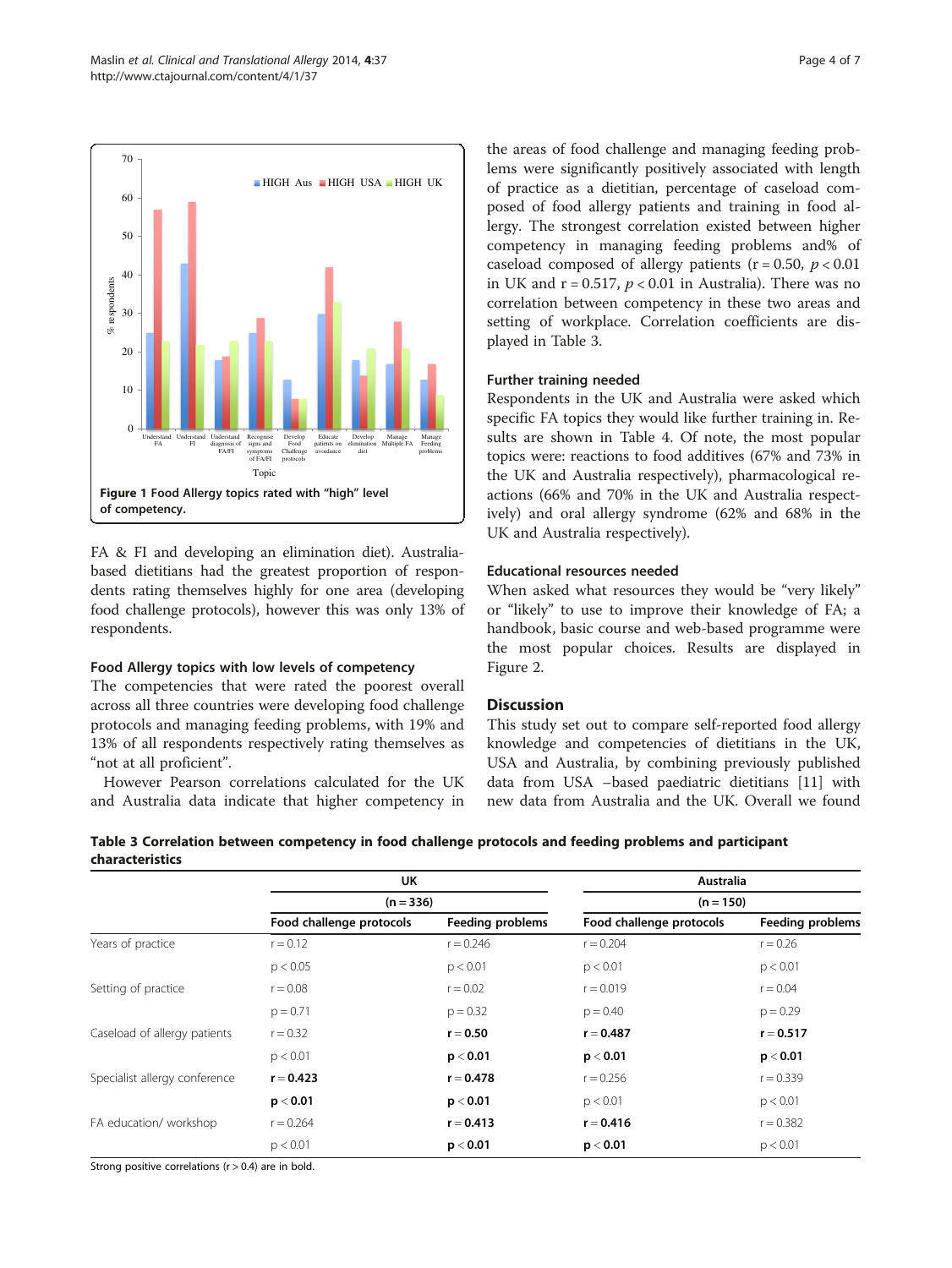<span id="page-4-0"></span>Table 4 Food allergy and intolerance training needs of UK and Australia-based dietitians

| Topic                                        | UK (%)    | Australia (%) |
|----------------------------------------------|-----------|---------------|
|                                              | $n = 336$ | $n = 150$     |
| Reactions to food additives                  | 67        | 73            |
| Pharmacological reactions (e.g. salicylates) | 66        | 70            |
| Oral Allergy Syndrome                        | 62        | 68            |
| Management of Irritable Bowel Syndrome       | 53        | 48            |
| Cereal allergy                               | 47        | 52            |
| Cows' milk protein allergy                   | 39        | 50            |
| Soy allergy                                  | 46        | 39            |
| Nut and seed allergy                         | 45        | 42            |
| Fish/shellfish allergy                       | 43        | 38            |
| Egg allergy                                  | 37        | 38            |
| Coeliac disease                              | 21        | 29            |
| Lactose intolerance                          | 34        | 14            |

evidence of suboptimal levels of knowledge and competency in several key food allergy aspects across all three countries.

The original questionnaire used by Groetch et al. [[11](#page-6-0)] was developed to identify the self-reported food allergy proficiency and education needs of paediatric dietitians in the United States. Similarly, the later two questionnaires were administered to both adult and paediatric dietitians in Australia and the UK to establish a baseline of knowledge and competencies in order to advance the education and training of dietitians in the area of food allergy. This is in acknowledgement of the pivotal role dietitians play in the diagnosis and management of both adults and children with food allergy.



Although the questionnaires were made available to dietitians working in all clinical specialities and those not working in food allergy were encouraged to respond, only 5% of the UK-based respondents reported the questionnaire was 'not at all relevant' to their practice, indicating that knowledge of food allergy is broadly relevant to the vast majority of UK-based dietitians, even if they are working in another clinical speciality. More than 50% of the Australia-based respondents were working with paediatric or adult food allergy patients at the time of the survey, again emphasising how food allergy pervades across dietetic practice. Similarly, 90% of the USAbased sample worked with food allergy patients, however this could be skewed by the fact that only paediatric dietitians were recruited in the USA and it is well known that food allergy is more prevalent in children that adults [\[12](#page-6-0)].

The differences seen between countries could be explained by differences in dietetic training internationally. A greater percentage of Australia and UK based dietitians than USA based dietitians, reported to have learnt about FA during basic dietetic training. Attempts have been made to standardise the undergraduate and postgraduate training of nutrition and dietetic professionals across the world [\[13](#page-6-0),[14\]](#page-6-0). However, a report from The International Confederation of Dietetic Associations (2008) [\[14](#page-6-0)] highlighted the heterogeneity of dietetic training and practice in different countries in terms of level of basic education, practical experience, competency standards and scope of practice. The importance of establishing internationalism in dietetic training in order to produce practitioners that are competent to manage emerging diseases has previously been raised [\[15](#page-6-0)].

A key trend emerging from these three questionnaires is the discrepancy in knowledge across different aspects of FA diagnosis and management. The public confusion that exists between perceived and actual food allergy may be contributing to this problem [[16\]](#page-6-0). Although some aspects of FA management (e.g. educating patients about food avoidance, recognising signs and symptoms, understanding definitions) were well rated, others such as developing food challenges were rated poorly across all three cohorts. This was particularly the case in the UK-based cohort, where half of respondents who reported that the questionnaire was "moderately or very" relevant to their practice, rated their competency level to be "low" or "not at all proficient". This is extremely critical to the progression of allergy services in the UK, in order to ensure that patients are correctly diagnosed and timely monitored for determining tolerance to food allergens [[17\]](#page-6-0). Without the availability of trained health professionals to design and implement food challenges, it is likely that patients may be incorrectly diagnosed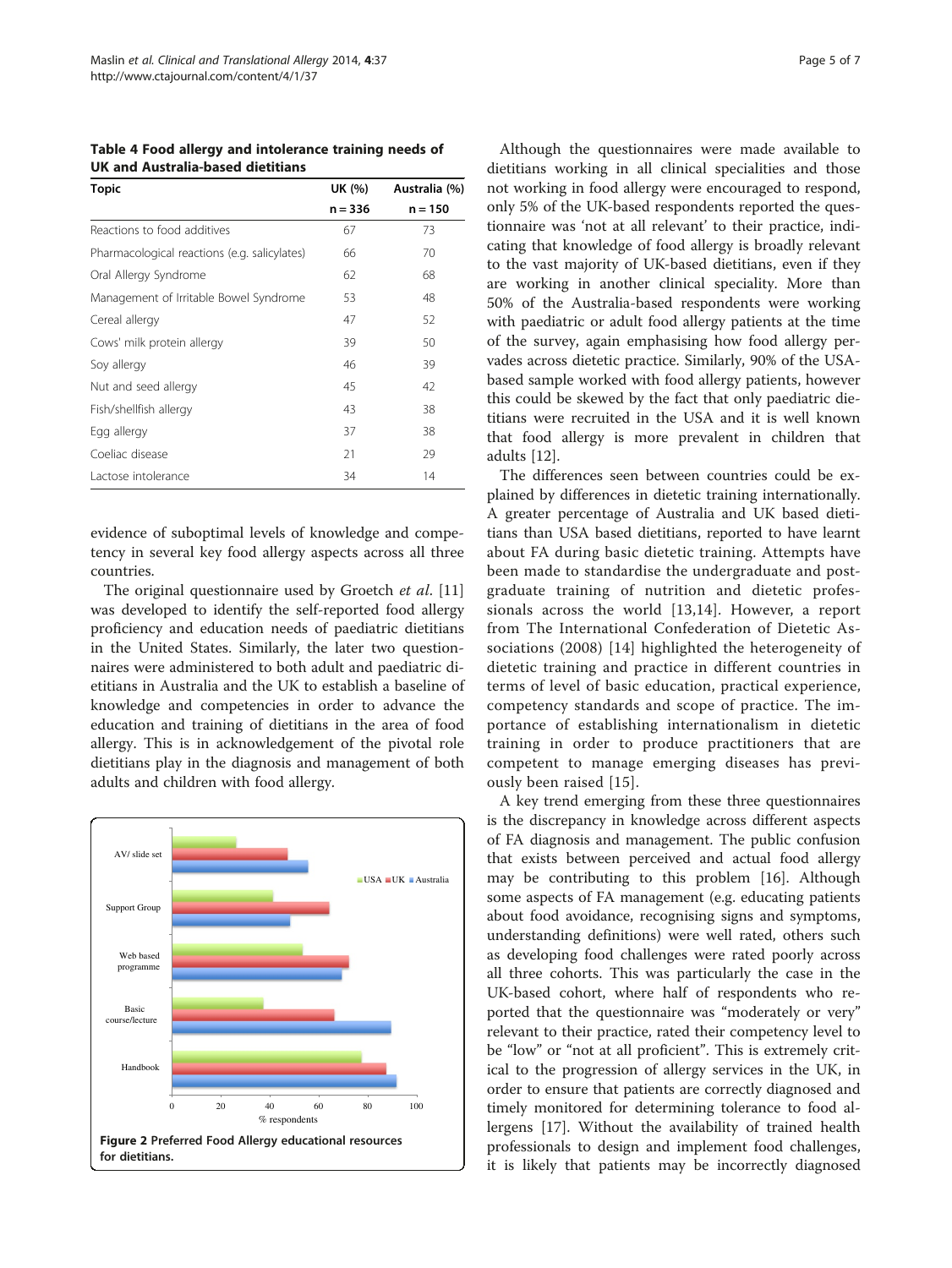<span id="page-5-0"></span>and placed on an exclusion diet unnecessarily. Indeed a lack of allergy services providing appropriately designed hospital-based food challenges may mean that unsafe home reintroduction challenges will be advocated, thus putting patients at risk. Reassuringly, there was a strong positive correlation between attendence at a specialist FA conference or education/workshop and competency in the area of food challenges.

Our findings are in agreement with research that has been conducted in other health professional groups across the world. A study of doctors  $(n = 1317)$  in the UK regarding knowledge of cow's milk allergy also demonstrated significant learning gaps about basic concepts [[18\]](#page-6-0). Although the emphasis of the research was primary prevention of food allergy, rather than diagnosis and management, a Brazilian study of paediatricians, paediatric gastroenterologists, allergists and nutritionists ( $n =$ 520), also found gaps in knowledge across all professional groups [\[19\]](#page-6-0). In the USA, approximately 60% of primary care and paediatric physicians answered knowledge‐based items correctly in the Chicago Food Allergy Research Survey [\[20](#page-6-0)]. However, only 24% were aware that oral food challenges could be used to diagnose food allergy; less than 30% felt confident to interpret biochemical results to diagnose food allergy and only 22% felt their medical training prepared them adequately to care for patients with food allergy. Finally in a South African study of dietitians and medical practitioners [[21](#page-6-0)]  $(n = 660)$ , 98% of respondents believed they needed more training in food allergy management at undergraduate and postgraduate level.

In our participants, although the majority of respondents used academic journals as a means to maintain CPD and some had attended food allergy conference or courses, the low number of respondents who had completed postgraduate training in food allergy should be emphasised. Further training on food additives and pharmacological reactions was requested by the UK and Australia based respondents, perhaps influenced by the adult dietitians included in both samples. In terms of resources that would be most useful, similar results were seen across the three cohorts, with a handbook, basic course or web-based programme proving most popular.

The use of online training courses has been demonstrated to be effective in increasing postgraduate knowledge in other areas of dietetics such as childhood obesity [\[22\]](#page-6-0) and infant feeding [[23](#page-6-0)]. Massive Open Online Courses (MOOCs) offer a convenient method to provide distance learning education to dietitians and health professionals internationally, with proven good completion rates and increases in competency [\[23](#page-6-0)]. Walsh's study [[18\]](#page-6-0) provides evidence of an improvement in UK doctors' knowledge of milk allergy using an online training course. Whether this success can be replicated,

using a standardized approach across different countries, given the aforementioned differences in undergraduate training, remains to be seen.

There are several limitations to this study. Firstly the response rate of the questionnaires in the UK and Australia was between 3-5%, therefore it is possible that a response bias exists, where those who are interested in food allergy are most likely to participate. Each of the questionnaires was worded slightly differently, in order to adapt the content to local practices (e.g. the questionnaire used in Australia discriminated between FA and FI, the USA and UK based questionnaire did not). The UK questionnaire did not specifically ask the proportion of the caseload composed of allergy patients; instead the question of "how relevant is this questionnaire to your practice" was used as a surrogate to discriminate between those who did and did not work with patients with food allergy. In order to be more inclusive, the UK and Australia questionnaire recruited dietitians who work with both adult and paediatric patients, unlike the original USA based study, which was only aimed at paediatric dietitians. This means the results are not directly comparable. A further limitation is that all the questions were self-rated and therefore subjective. Strengths of the study design are that it included a large number of dietitians (total 797 respondents), with varied years of experience, working in different settings across three different continents.

#### Conclusions

There is a need amongst dietitians to increase their knowledge in different aspects of food allergy management, specifically the areas of developing food challenge protocols and management of feeding problems. Dietitians in the UK and Australia identified pharmacological reactions and food additives as the areas of greatest training need and rated a handbook, basic food allergy course or web-based programme as the most preferred methods of learning. Data from these three cohorts provides valuable information for designing food allergy education material for dietitians, which can then be adapted according to country specific needs.

## Additional file

[Additional file 1: Table S1.](http://www.biomedcentral.com/content/supplementary/2045-7022-4-37-S1.doc) Questionnaire used in the United Kingdom.

#### Competing interests

The authors declare that they have no competing interests. No external funding was received to undertake this research.

#### Authors' contributions

KM conducted the data analysis and wrote the manuscript. RM developed the UK questionnaire and assisted with data analysis. LR developed the UK questionnaire and undertook data collection in the UK. HM designed the online questionnaire for Australia-based participants. AS, WSS and RL were